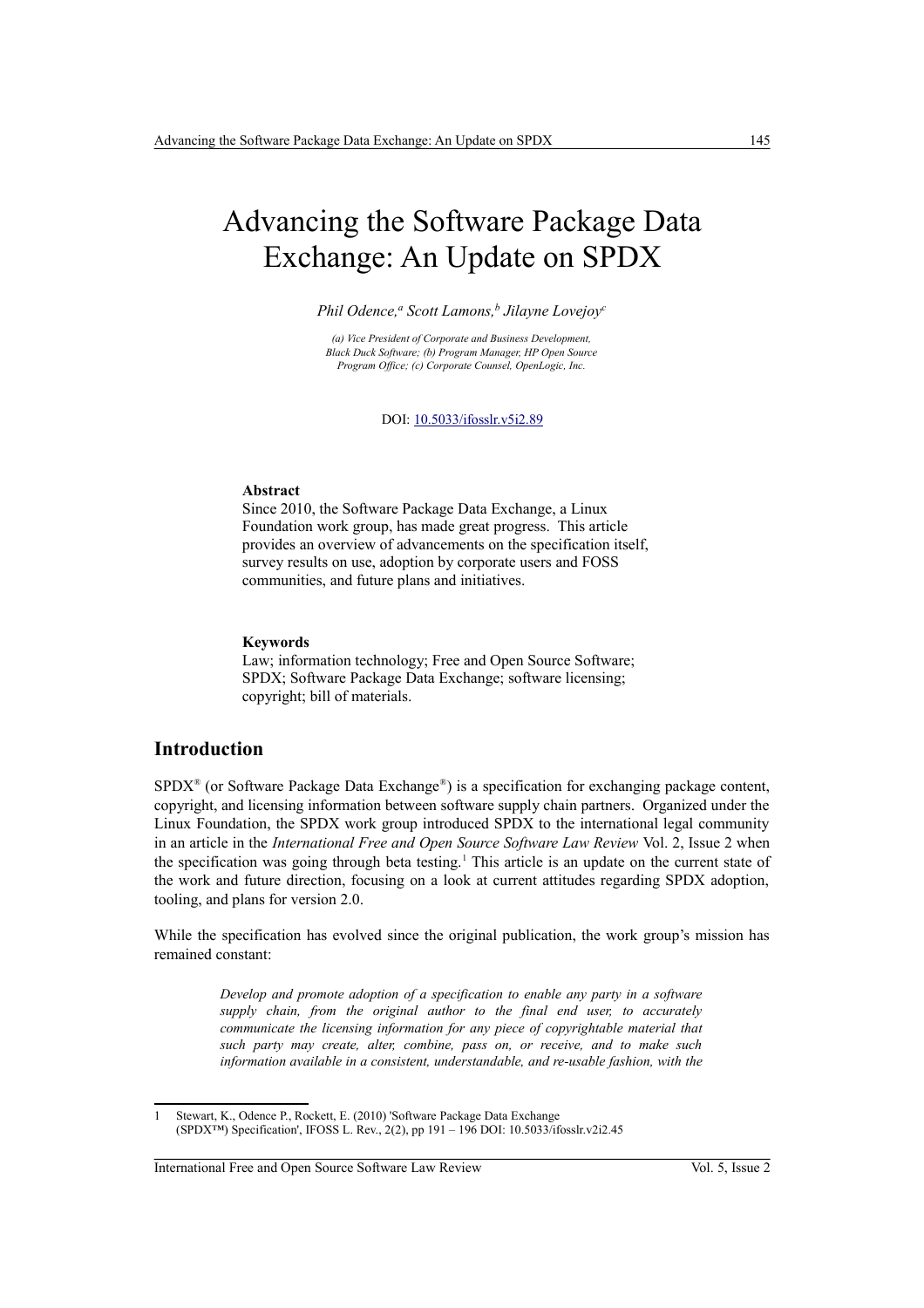#### *aim of facilitating license and other policy compliance.[2](#page-1-0)*

Establishing a common data format enables producers and consumers of software (and the tool vendors that support them) to build processes and tooling that reduce the initial effort and rework involved in understanding and communicating what is in a software package. Thus, a standard format allows more effort be expended on licence compliance. After all, license compliance can only begin once all software and associated licenses have been identified in a particular code base.

The content of an SPDX document comprises, among other things, information definitively identifying the software package, and package level and file level licensing and copyright information. It also provides metadata about the analysis itself: who created the file, when, and how.

The SPDX work group consists of representatives from companies and organizations who use or are considering using the SPDX standard. The work group operates much like a meritocratic, consensus-based community project; that is, anyone with an interest in the project can join the community, contribute to the specification, and participate in the decision-making process.

## **State of the System**

Free and open source software (FOSS) projects continue to multiply at an accelerating rate. Since 2010, the number of freely available software projects on the Internet has climbed from about a quarter of a million to over a million and is projected to top two million in 2014.



Source: Black Duck Software

At the same time, while the overall awareness of the need to manage open source software and licensing is clearly on the rise, adoption of some kind of governance program lags far behind. In a late 2012 study of the European automotive industry, BearingPoint found that while 85% of

<span id="page-1-0"></span><sup>2</sup> <http://spdx.org/about-spdx>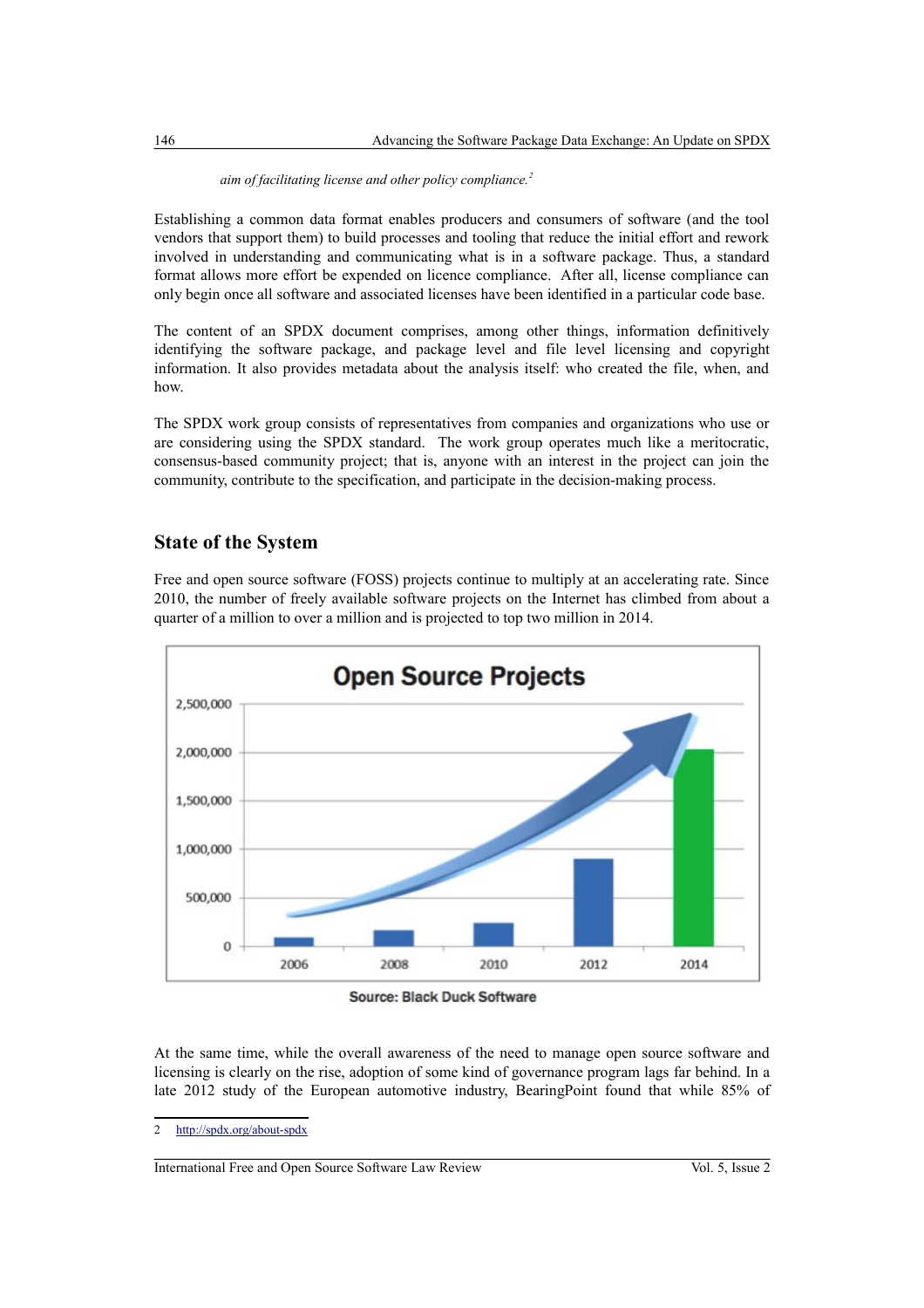respondents reported that their companies were deploying FOSS, only 2.3% had open source compliance tooling in place.<sup>[3](#page-2-0)</sup> The SPDX work group's hypothesis is that at least part of the problem is the lack of an industry standard. A standard would allow for the consistent and common exchange of license information, protect tooling investments, spur a broader range of tools, and allow tooling to interoperate with each other.

#### **Survey of SPDX Awareness and Adoption**

The SPDX work group conducted a survey in spring of 2013 to collect information regarding understanding and adoption of SPDX by corporate and community members and organizations. The survey was publicized via posting online (with the link provided on the SPDX website), Linux Foundation events, various open source mailing lists, and word of mouth. About 100 people completed the survey with a majority of responses coming from technical resources at a mixture of small and large companies worldwide.<sup>[4](#page-2-1)</sup> Most notably, about two-thirds of the respondents said that "an industry standard for exchanging software bill of materials (BoMs)" was *very important* or *important*, thus validating the over-arching goal of SPDX.



Source: SPDX Survey<sup>4</sup> conducted during May 2013

More notable points from of the results of the survey are discussed in the subsequent sections of this article.

## **Adoption**

As with other standards, adoption is often slower than expected, but interest is recently on the rise from both open source projects and companies. The SPDX survey cited above revealed that as of

<span id="page-2-0"></span><sup>3</sup> <http://www.bearingpoint.com/en-uk/7-5601/study-foss-management/>

<span id="page-2-1"></span><sup>4</sup> See [http://wiki.spdx.org/view/Business\\_Team/Surveys](http://wiki.spdx.org/view/Business_Team/Surveys) for a summary of the responses and download of complete survey.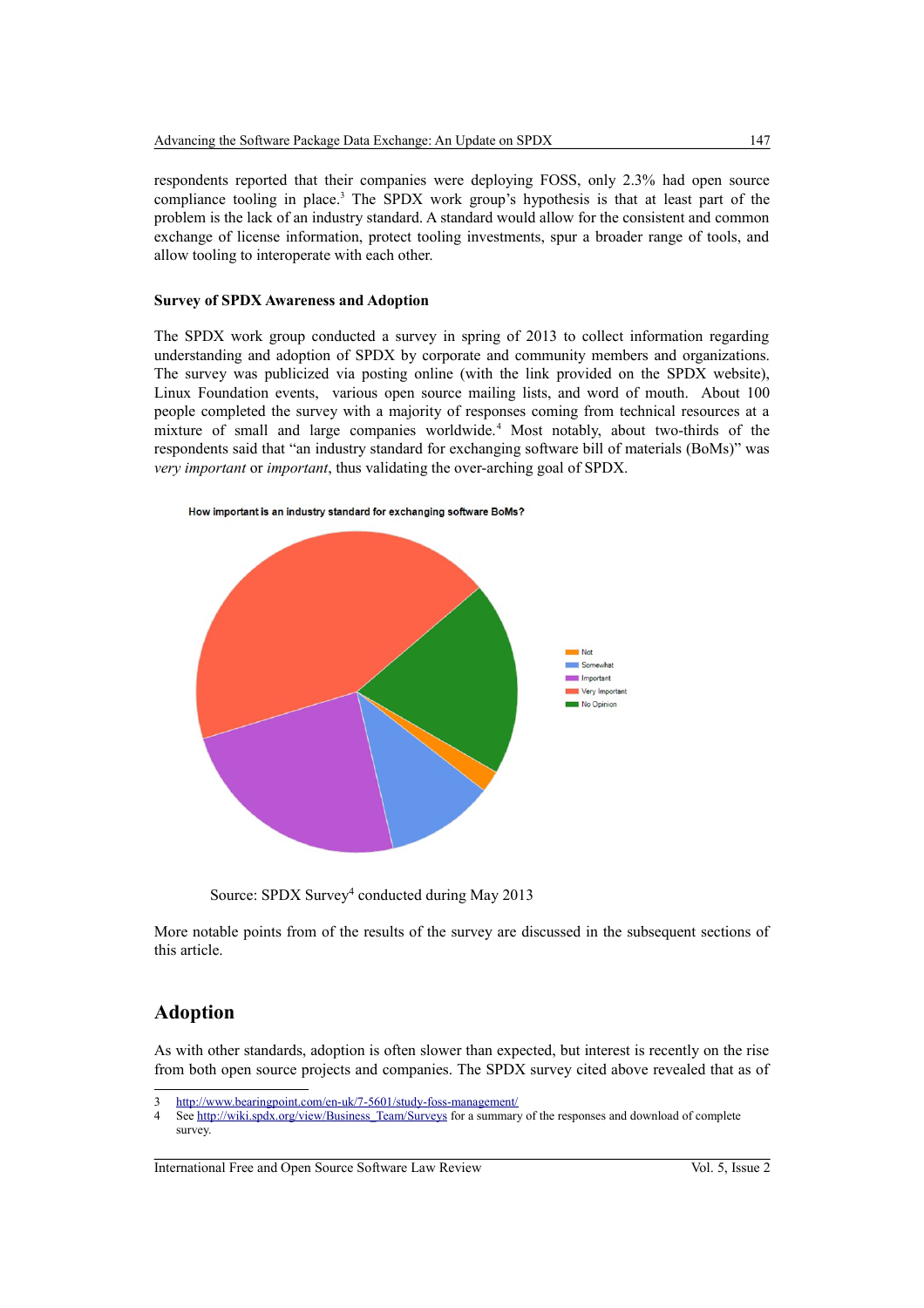yet only a handful of organizations are producing or requiring SPDX documents from suppliers and most were, at best, experimenting internally. On the other hand, the need was clear; many more were intending to use SPDX in the future and only a tiny fraction expected to use another format. The longest journey starts with a single step, however, and SPDX is clearly beyond that.

#### **Corporate Adoption**

Companies tend to be private about their contractual arrangements, which makes it hard to comprehensively track who is using SPDX, planning to use it, experimenting internally, and so forth. As to date, only a few companies have come forward publicly regarding their adoption or use.

Wind River, a supplier of a Linux-based embedded systems platform, has been a proactive advocate and early adopter of SPDX. Wind River Linux 5, a commercial grade version of Yocto, ships over 700 SPDX files, one for each of the packages in its distribution. Wind River also asks all ISVs to include SPDX files with their software deliverables and have assisted several ISVs in creating an SPDX file for their offering. Additionally, the company uses SPDX data in its IP Compliance Review process and distributes SPDX files to its customers to meet any open source disclosure requirements. Taking this all one step further, Wind River hosts a website that provides free high quality samples of SPDX files, as well as a free cloud service to enable anyone to generate an SPDX file for any uploaded package. The main purpose of these efforts is to promote the adoption of SPDX among Wind River customers and the software community at large.<sup>[5](#page-3-0)</sup>

At LinuxCon North America in September 2013, an engineer from Samsung Electronics delivered a talk titled, *Piloting SPDX in Samsung: Case Studies and Experiences,* which discussed Samsung's internal experimentation and development around the use of the SPDX standard and provided feedback to the work group.<sup>[6](#page-3-1)</sup> Texas Instruments and Alcatel-Lucent are also using SPDX for internal communications.<sup>[7](#page-3-2)</sup> Other large companies like HP and Cisco are heavily involved in the development of the specification, presumably with adoption on the horizon.

While few companies are yet taking a public position, the survey indicates that a number of companies have plans to both require and offer SPDX documents to accompany exchanged software packages. Discussions held under the Chatham House Rule<sup>[8](#page-3-3)</sup> at LinuxCon Japan and the Linux Collaboration Summit this past year, as well as inquiries to the work group, indicate increasing interest and experimentation. Interest regarding adoption has come from company representatives in a wide variety of industry sectors. One large auto manufacturer has started requiring SPDX documents from suppliers and a large telecom company is doing the same.

#### **Community Adoption**

The SPDX survey reinforced the "chicken and egg" nature of starting a standard; that is, adoption breeds adoption. Upstream FOSS projects are one of the keys to getting the cycle rolling in the right direction. Working with them provides an opportunity to improve the reach of the standard, fostering a broad adoption base with downstream consumers.

The SPDX work group is communicating with a number of projects and foundations about adoption of the standard. Recent collaboration with the Yocto Project is focused on integrating the

<span id="page-3-0"></span><sup>5</sup> See spdx.windriver.com and [http://spdx.windriver.com/pkg\\_upload.aspx](http://spdx.windriver.com/pkg_upload.aspx)

<span id="page-3-1"></span><sup>6</sup> <http://linuxconcloudopenna2013.sched.org/event/2faecbb5c51ea6089cdc5eb5159bc154#.UfAYgGQ6U4Q>

<span id="page-3-2"></span>See [http://wiki.spdx.org/view/Business\\_Team/Adoption](http://wiki.spdx.org/view/Business_Team/Adoption)

<span id="page-3-3"></span><sup>8</sup> <http://www.chathamhouse.org/about-us/chathamhouserule>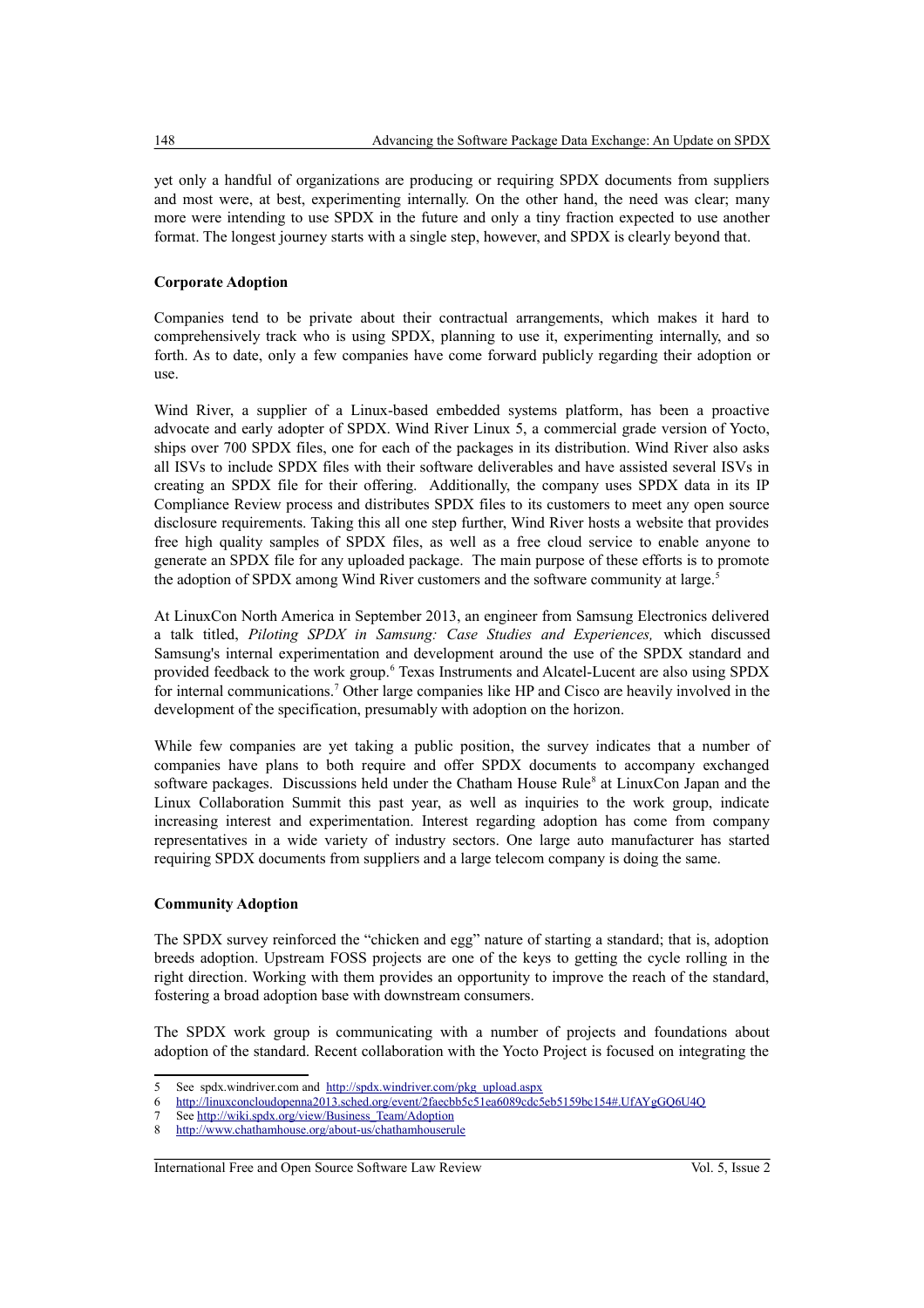production of SPDX documents into the Yocto build process. The joint project utilizes the FOSSology SPDX plug-in<sup>[9](#page-4-0)</sup> developed at the University of Nebraska Omaha<sup>[10](#page-4-1)</sup> to identify licenses in Yocto project packages, prepare package and file level license information, and produce and archive SPDX documents. In addition, discussions with the Apache Software Foundation and OpenMAMA both offer potential upstream projects where SPDX could impact broader adoption of the standard.

#### **The SPDX License List**

Perhaps the best starting point for adoption is the SPDX License List, which is a standardized index of over 200 of the most common open source licenses.<sup>[11](#page-4-2)</sup> Every license on the list contains a short identifier (e.g., Apache-2.0), a long name (Apache License 2.0), a url to the license text, and the official header for labelling source code files, if the license designates one. In 2011, the Open Source Initiative (OSI) announced that it was adopting and standardizing on the SPDX short names, which was a big step in helping the industry move toward using a consistent set of names for open source licenses. As of DEP5, Debian supports the SPDX short identifiers as does OpenSUSE.[12](#page-4-3) The SPDX legal team continues work to ensure the SPDX License List includes licenses found on other community lists, such as FSF and Fedora.

For tool providers this will make detection of open source licensing much more reliable, leading to more accurate generation of SPDX data files. As of version 2.1.1, FOSSology, the open source license scanner, adopted the SPDX License List short identifiers.[13](#page-4-4) Likewise, Ninka supports SPDX identifiers.[14](#page-4-5) Commercial tools from Black Duck Software and NexB also use the SPDX License List to reference licenses. Known companies using the SPDX License List include Texas Instruments, Siemens, Micro Focus, and Wind River.

Besides the obvious advantage of having a reliable and common way to accurately report a given open source license, the SPDX License List also has the potential to be used as a license declaration.[15](#page-4-6) The SPDX License List short identifiers provide an easy and concise way to identify the license for a particular file in the source code.[16](#page-4-7) Already, Composer, a dependency manager for PHP, and npm, a package manager for node, have adopted or encourage the use of the SPDX License List short identifiers.<sup>[17](#page-4-8)</sup> U-Boot, a popular open source boot loader for embedded devices, is using SPDX short identifiers as its standard for specifying licensing in files.<sup>[18](#page-4-9)</sup> This enables unambiguous license information in a single line and eases automated processing. This kind of adoption by open source projects greatly simplifies the creation of SPDX documents.

## **Tooling**

While the aforementioned survey pointed to a number of factors that are important to broad

<span id="page-4-0"></span><http://ocrl.unomaha.edu/organizational-participation-in-open-communities/tooling/>

<span id="page-4-1"></span><sup>10</sup> <http://www.ist.unomaha.edu/>

<span id="page-4-2"></span><sup>11</sup> <http://spdx.org/licenses/>

<span id="page-4-3"></span><sup>12</sup> <http://dep.debian.net/deps/dep5/>and [http://en.opensuse.org/openSUSE:Packaging\\_guidelines;](http://en.opensuse.org/openSUSE:Packaging_guidelines) also see: <http://www.linuxfoundation.org/news-media/announcements/2011/08/widespread-industry-support-spdx-10>

<span id="page-4-4"></span><sup>13</sup> [http://www.fossology.org/projects/fossology/wiki/Release\\_Notes#220-Released-June-28-2013](http://www.fossology.org/projects/fossology/wiki/Release_Notes#220-Released-June-28-2013) and <http://lwn.net/Articles/556850/>

<span id="page-4-5"></span><sup>14</sup> <http://www.linuxfoundation.org/news-media/announcements/2012/08/supporting-comments-spdx-11>

<span id="page-4-7"></span><span id="page-4-6"></span><sup>15</sup> See [http://wiki.spdx.org/view/Technical\\_Team/SPDX\\_Meta\\_Tags](http://wiki.spdx.org/view/Technical_Team/SPDX_Meta_Tags) for a working draft proposal. 16 Indeed, the SPDX work group members are not the only ones who think so, as evidenced by this post:

<span id="page-4-8"></span><http://hakre.wordpress.com/2012/07/25/using-the-spdx-license-list-for-tagging-and-linking/> 17 [http://getcomposer.org/doc/04-schema.md#license;](http://getcomposer.org/doc/04-schema.md#license)<https://github.com/isaacs/npm/pull/3673>

<span id="page-4-9"></span><sup>18</sup> <http://spdx.org/news/2013-10-22/spdx-releases-version-1.2-of-the-specification>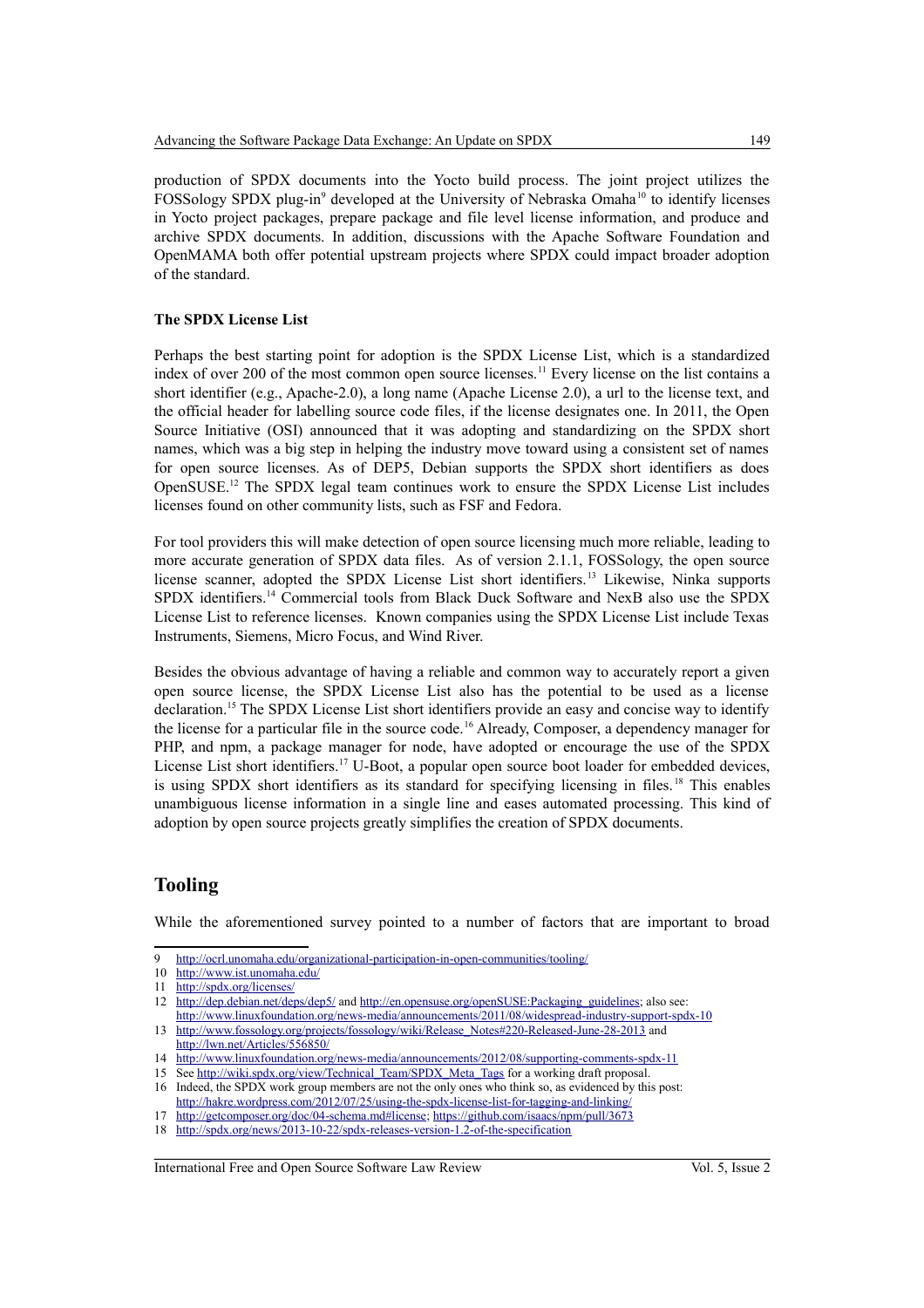adoption of such a standard, tooling for producing SPDX files was considered very important by the most survey participants. In the past six months there have been some great advances along this dimension.

The SPDX group hosts a handful of open source tools for validating, reading, and translating SPDX documents. Now several FOSS and commercial tools have added the ability to produce SPDX documents.

At the 2013 Linux Collaboration Summit, the SPDX work group hosted a "bake off" or interoperability testing session to compare the output of several tools as well as some manually generated SPDX files. The testing analysed output from two open source tools (FOSSology, hosted by the University of Nebraska Omaha and Ninka, from University of Victoria) and one commercial tool (Black Duck). SourceAuditor has driven development of the SPDX open source tools, and Wind River also shared results from their internal processes and tooling. The extensive analysis uncovered the need for further clarity in the specification in order to ensure more consistency among differently-generated SPDX documents. This sharing represents significant progress against what is considered one of the biggest impediments to adoption. As these tools advance, it will become increasingly practical for organizations to use SPDX to exchange software BoMs information.

## **The Future**

As with any open source project, the future will emerge from the activities of all the companies and individuals involved. But there are some clear directions for the project. As tools implementing the specification have become a reality, the group has been able to begin a cycle of testing the tools and at the same time, essentially testing the specification. Comparing the output of a variety of tools has enabled the group to identify some limitations and ambiguities. The work group recently released version 1.2 of the specification, which addresses these issues.

Beyond that, there are two areas where SPDX needs to be enhanced: hierarchy and signing. In regards to hierarchy, the current specification provides a fairly "flat" structure for licensing and copyright information with package and file level views. In other words, there is no explicit way to identify files for one package (and associated licenses) contained within other packages. Based on internal and outside input and due to license compliance requirements that are dependent on how software interacts, the work group has identified a requirement for accommodating the hierarchical nature of software. Because applications are made up of components, which can in turn be made up of other components, this suggests the desirability of a similar structure for SPDX documents to be able to describe the contents of those packages, and for SPDX documents to comprise other SPDX documents of lower level components.

The idea of signing is to allow creators of SPDX documents to associate their name with the work as long as the document isn't modified. This provides the ability for a SPDX document recipient to make a judgement call as to the reliability of the information provided therein. It is related to hierarchy in that in a hierarchy signing should be maintained by a branch such that if pieces get combined or modified it remains clear who did what.

Beyond the technical evolution of the specification, the SPDX legal team continues to evolve the license list and process around it, with the latest developments being around guidelines for matching to license text. Such guidelines will help ensure consistent matching among tools and SPDX document creators so that when any SPDX document identifies a license using a SPDX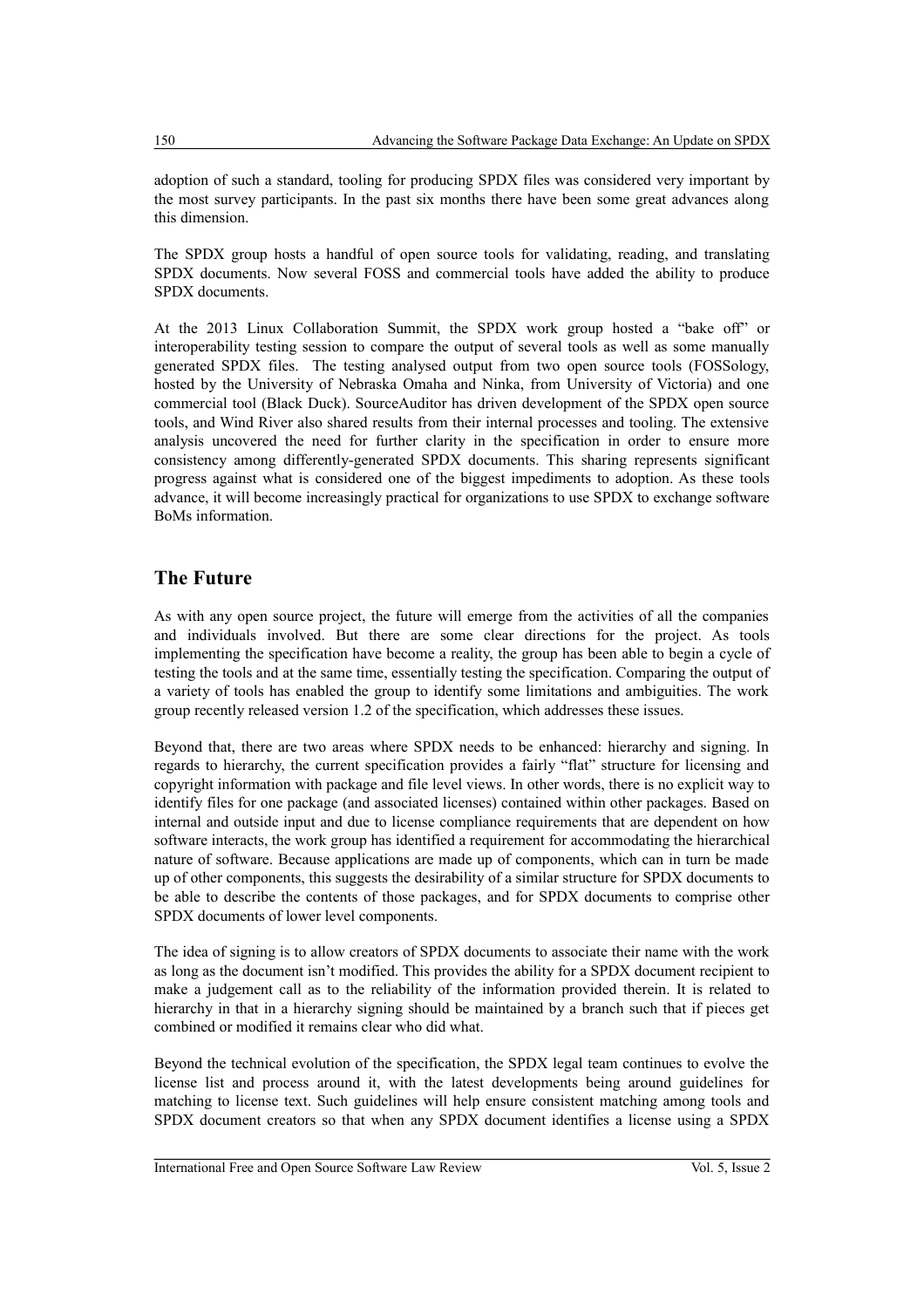License List short identifier, it can be relied upon to be consistent with the identification of that same license in other SPDX documents. There already exists a glossary of synonyms, for example to allow matching the American "license" to the English "licence," and some other guidelines about handling spaces, punctuation, and copyright notices. Recent work focuses on handling variable text like the copyright holder names in the BSD licenses, as well as the overall implementation for the license matching guidelines.

## **Conclusion**

There is clearly a need for a standard format for exchanging software bill of material information. SPDX is viable today for all open source projects and several early adopter companies. The specification will continue to improve and evolve, especially as more users and potential users from corporations to community groups become involved in shaping the standard.

#### *About the authors*

*Phil Odence is the Vice President of Corporate and Business Development at Black Duck Software where he is responsible for all corporate and business development activities. A frequent speaker at open source industry events, Phil chairs the Linux Foundation's Software Package Data Exchange working group and participates on the GENIVI marketing team. Phil has over 20 years of software industry experience. He earned an AB in Engineering Science and a MS in System Simulation from the Thayer School of Engineering at Dartmouth College.*

*Scott Lamons works in HP's Open Source Program office which is responsible for the companies' open source policy, review process, and compliance related activities. He has been a member of HP's Open Source Review Board (OSRB) since 2005. Over this time he has reviewed over 3000 open source proposals from teams across HP and has been involved in delivering company-wide training and consulting on a variety of open source activities. He also works closely with HP's vendors and partners in the open source community and currently co-lead's the SPDX business team.*

*Jilayne Lovejoy participates in open source industry groups including co-leading the SPDX legal team. Jilayne is also a frequent speaker and writer on topics related to open source licensing and compliance. Previously, she was the corporate counsel at OpenLogic where she helped ensure that OpenLogic's scanning and compliance software met the needs of users and assisted customers with understanding open source license compliance and policy considerations to reduce barriers to open source software adoption. She earned her BA from the University of Colorado, Boulder and her JD from the Sturm College of Law at the University of Denver.*